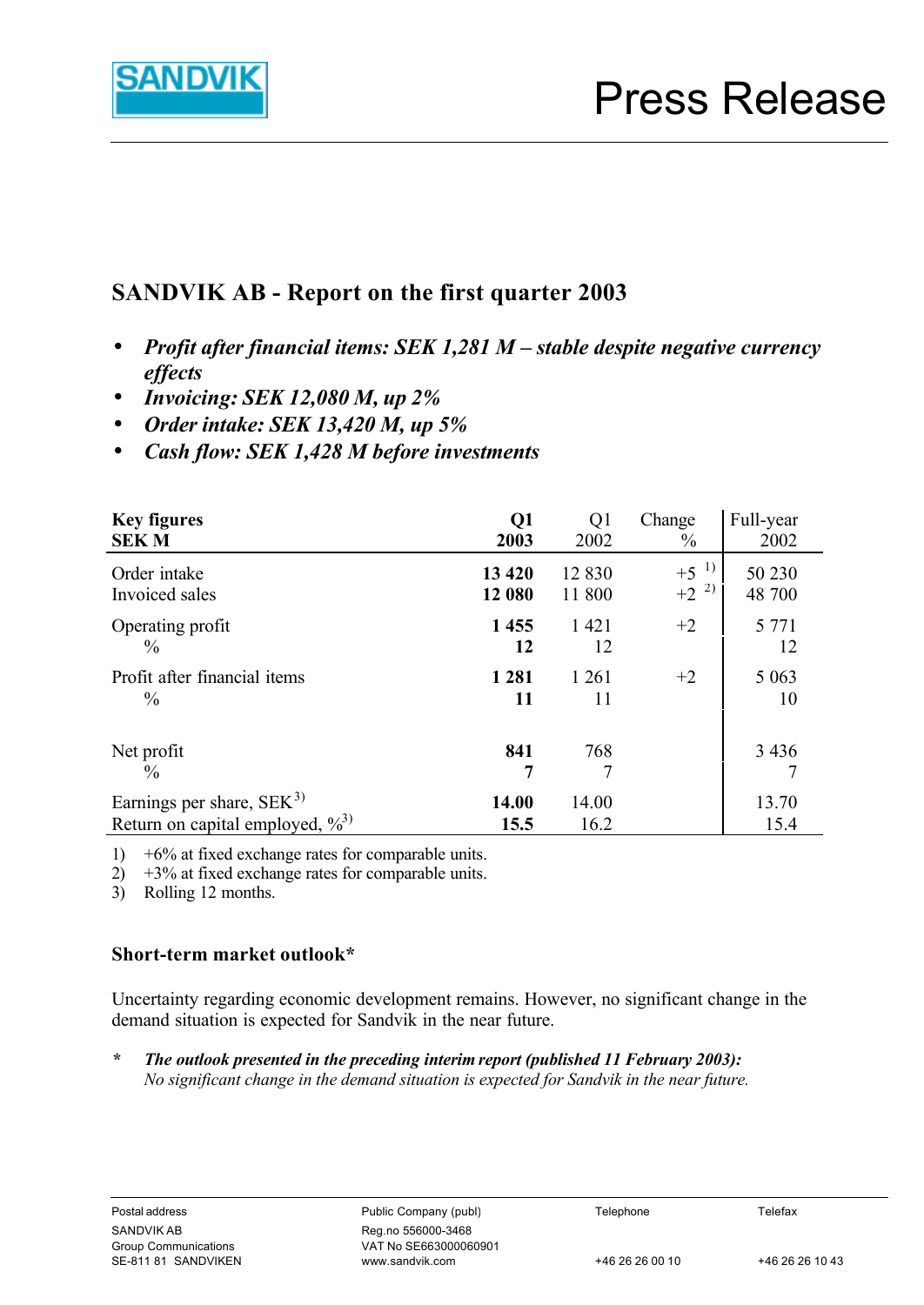# **First quarter 2003**

### **Sales (see appendix 2)**



**Order intake** in the first quarter amounted to SEK 13,420 M (12,830), an increase of 5% in total, and 6% at fixed exchange rates for comparable units. Order intake increased for all business areas. Acquisitions contributed positively by 7%, while currency movements reduced order intake by 7%.

|                     | <b>Order intake</b> | <b>Share</b>  | Change*<br>Q1 2002 |
|---------------------|---------------------|---------------|--------------------|
| Market area         | <b>SEKM</b>         | $\frac{0}{0}$ | $\frac{0}{0}$      |
| EU                  | 5843                | 44            | $+4$               |
| Rest of Europe      | 1 0 9 0             | 8             | $+24$              |
| <b>Europe total</b> | 6933                | 52            | $+7$               |
| <b>NAFTA</b>        | 2736                | 20            | -8                 |
| South America       | 514                 | 4             | $-12$              |
| Africa/Middle East  | 737                 | 5             | $+10$              |
| Asia/Australia      | 2 500               | 19            | $+11$              |
| <b>Total</b>        | 13 4 20             | 100           | $+6$               |

#### **Order intake - Development by market area**

\* at fixed exchange rates for comparable units.

**Order intake** increased in all market areas except NAFTA and South America. Within the EU, demand was stable and a continued improvement was noted during the quarter. Demand in the rest of Europe increased, particularly for Sandvik Mining and Construction and Sandvik Materials Technology. The development in NAFTA varied, with an unchanged level for Sandvik Tooling, a decline for Sandvik Mining and Construction and an increase for Sandvik Materials Technology. Demand in Africa/Middle East and Asia/Australia remained strong.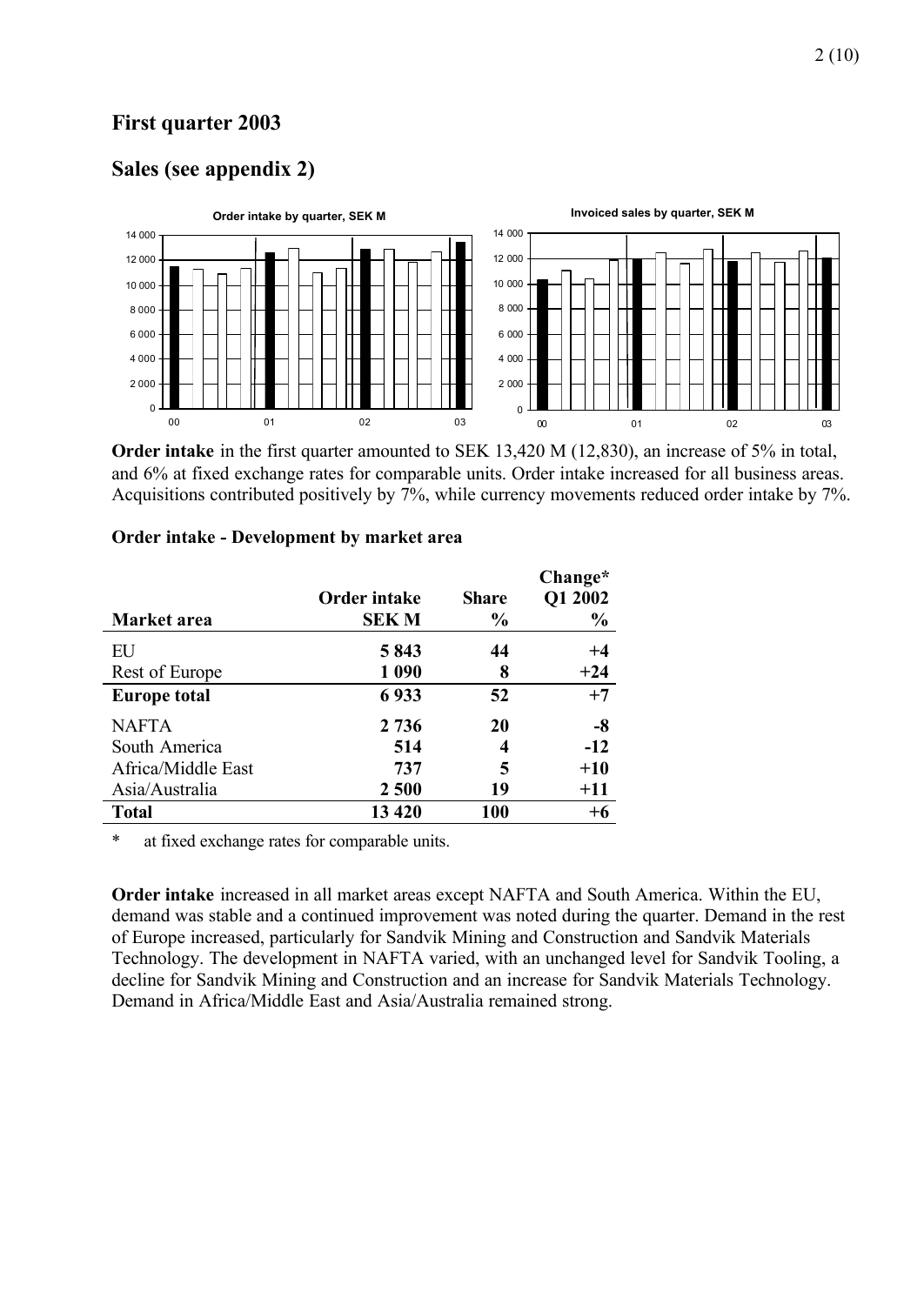Demand from the automotive industry declined. The trend within the commercial aviation industry remained weak. In the electronics industry, demand was low, but increased activity was noted in Asia. The investment level in the processing industries, particularly in the oil/gas industry, rose somewhat, which had a favorable impact on order intake for Sandvik Materials Technology. Order intake from the mining industry continued to be good.

**Invoicing** amounted to SEK 12,080 M (11,800), an increase of 2% in total and 3% at fixed exchange rates for comparable units. The increase from acquisitions was 7%. Changes in currency rates affected invoiced sales negatively by 7%. Invoicing rose for all business areas compared with the corresponding quarter a year earlier. Order intake was higher than invoicing in the first quarter by slightly more than SEK 1,340 M, or 11%.



### **Earnings, cash flow and return (see appendix 1)**

Operating profit in the first quarter rose 2% and amounted to SEK 1,455 M (1,421), 12% of invoicing. The earnings improvement was mainly an effect of the efficiency measures. Changes in currency rates had a negative effect on earnings of about SEK 220 M. Application of the more specific recommendation from the Swedish Financial Accounting Standards Council regarding inventory valuation (RR2:02) provided a non-recurring improvement in earnings of about SEK 100 M. Operating profit increased for Sandvik Tooling and was largely unchanged for Sandvik Mining and Construction. Sandvik Materials Technology's earnings declined, due mainly to an unfavorable product mix and low capacity utilization.

Net financial expense was SEK 174 M (expense: 160). The increase was due, among other factors, to a higher level of debt. Profit after net financial items increased by 2% to SEK 1,281 M, 11% of invoicing. The tax rate was 30% and net profit SEK 841 M (768). Earnings per share amounted to SEK 3.40 (3.10) in the quarter and SEK 14.00 in the most recent 12 months (SEK 13.70 for fullyear 2002).

Investments in fixed assets amounted to SEK 707 M and acquisitions to SEK 26 M. Cash flow from operations amounted to SEK 1,428 M, an increase of about SEK 139 M compared with the preceding year. Cash flow after investments was SEK 738 M.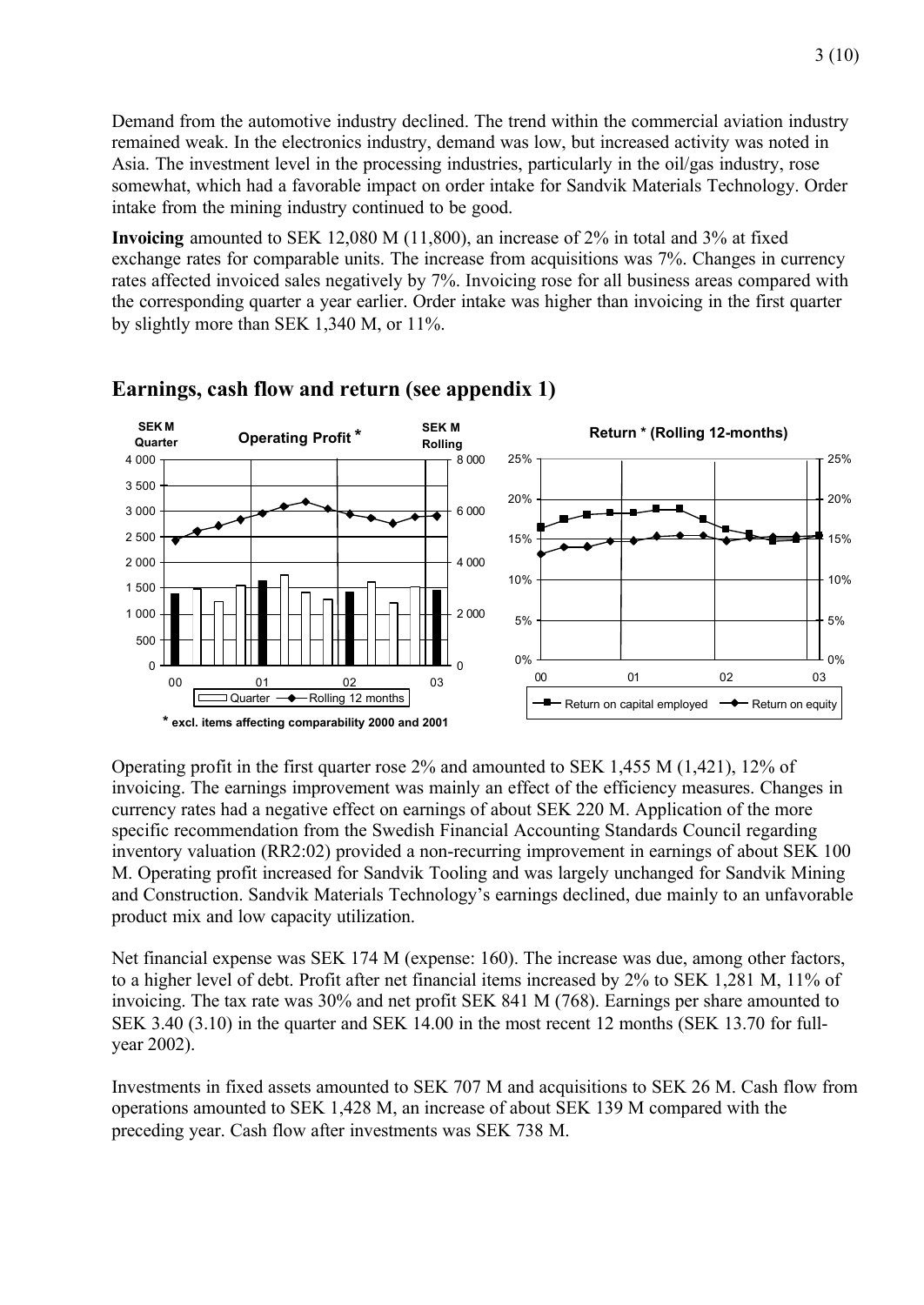The return on capital employed during the most recent 12 months amounted to 15.5% (15.4% for full-year 2002) and the return on equity was 15.4% (14.9). Interest-bearing liabilities and provisions less liquid funds resulted in a net debt of SEK 12,224 M (SEK 13,110 M at 31 December 2002 after changed accounting principles). Liquid funds amounted to SEK 1,825 M (2,175) and loans to SEK 9,833 M (10,907).

The number of shares outstanding was 250,012,000. Equity per share amounted to SEK 91.00 at 31 March 2003 (SEK 88.60 at 31 December 2002 after changed accounting principles) and the equity/assets ratio was 47% (45% at 31 December 2002 after changed accounting principles). Net debt/equity ratio was 0.5 (0.6 at 31 December 2002 after changed accounting principles).

The number of employees at the end of the period amounted to 37,260 (37,388 at 31 December 2002). For comparable units, the number of employees declined by about 250 during the quarter, excluding an increase in service personnel.

|                                       | Q1      | O1      | Full-   |
|---------------------------------------|---------|---------|---------|
|                                       |         |         | year    |
| <b>Key figures</b>                    | 2003    | 2002    | 2002    |
| No. of shares at end of period ('000) | 250 012 | 250 502 | 250 012 |
| Earnings per share, SEK*              | 14.00   | 14.00   | 13.70   |
| After full dilution**                 | 13.80   | 13.80   | 13.50   |
| Return on capital employed, %         | 15.5    | 16.2    | 15.4    |
| Return on shareholders' equity, %     | 15.4    | 14.8    | 14.9    |
| Net debt/equity ratio                 | 0.5     | 04      | 0.5     |

\* Most recent 12 months divided by average number of outstanding shares, 250,323,000.

Most recent 12 months. After full dilution of outstanding convertible and warrants programs the average number of shares amounts to 255,234,000 (255,418,000).

# **Business areas (see appendix 2)**

#### **Sandvik Tooling**

|                                | Q1     | Q1      | Change        | Full-        |
|--------------------------------|--------|---------|---------------|--------------|
| <b>SEKM</b>                    | 2003   | 2002    | $\frac{0}{0}$ | year<br>2002 |
| Order intake                   | 4874   | 4 2 7 4 | $+3$ *        | 17 904       |
| Invoiced sales                 | 4 7 20 | 4 1 0 7 | $+5$ *        | 17840        |
| Operating profit               | 786    | 701     | $+12$         | 2 7 1 1      |
| $\frac{0}{0}$                  | 17     |         |               | 15           |
| Adjusted operating profit $\%$ | 19     | 18      |               | $**$<br>18   |

\* at fixed exchange rates for comparable units.<br>\*\* For 2002 excluding acquisitions O1 2003 ex

\*\* For 2002 excluding acquisitions. Q1 2003 excluding acquisitions and non-recurring inventory valuation item.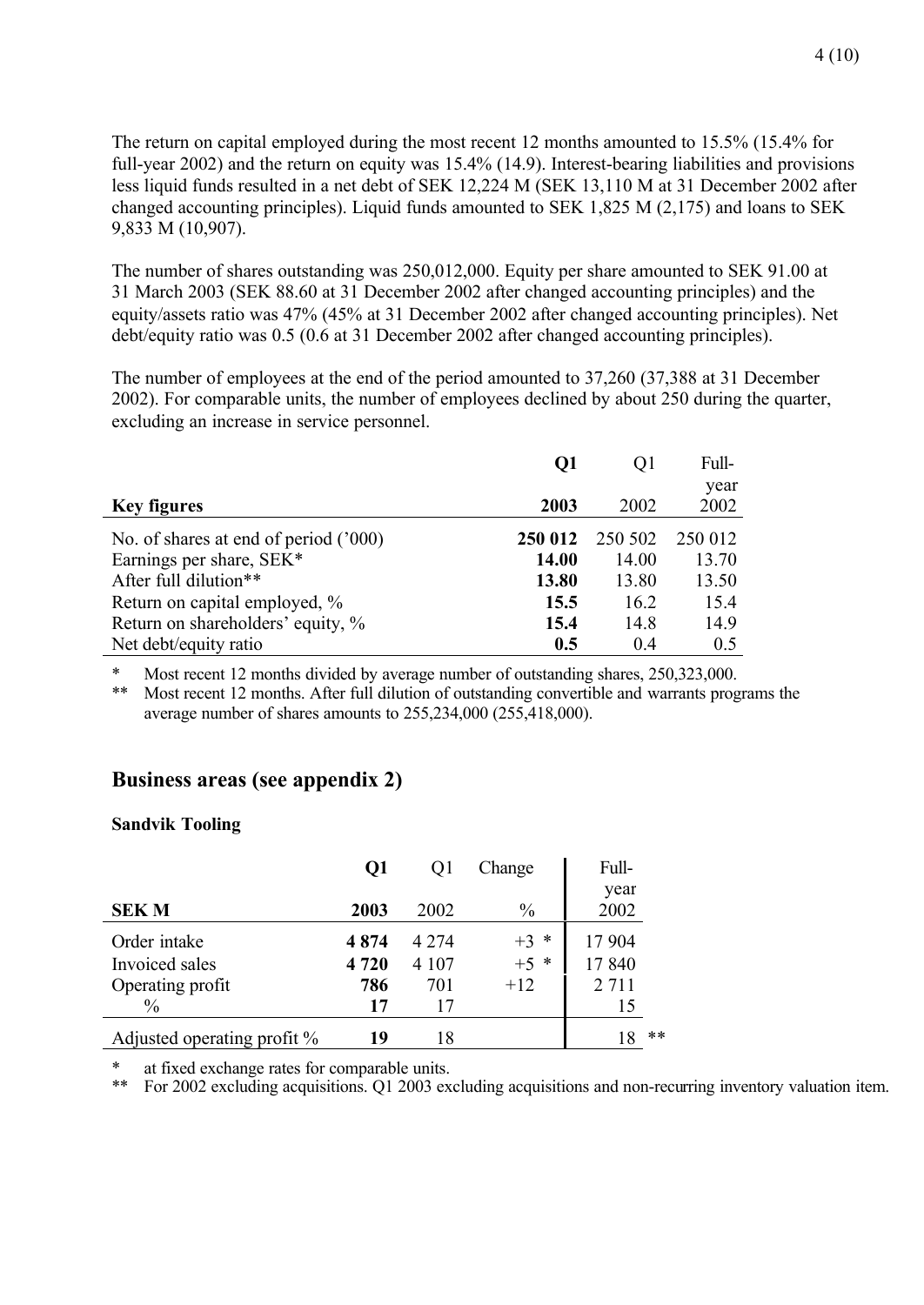**Sandvik Tooling's** order intake amounted to SEK 4,874 M (4,274), an increase of 3% compared with a year earlier at fixed exchange rates for comparable units. The trend was satisfactory despite weakened demand in most markets. Order intake rose somewhat in the EU and was stable in NAFTA. Demand in Asia remained strong. As earlier, the trend was favorable for cemented-carbide tools, but remained weak for high-speed steel tools and cemented-carbide blanks.

Invoicing amounted to SEK 4,720 M (4,107), which was an increase compared with first quarter 2002 of 5% at fixed exchange rates for comparable units.

Operating profit increased compared with a year earlier by 12% and amounted to SEK 786 M (701), or 17% of invoicing. Higher productivity and the effects of implemented restructuring measures offset the negative effect of currency movements. Application of the more specific recommendation from the Swedish Financial Accounting Standards Council regarding inventory valuation (RR2:02) provided a non-recurring improvement in earnings of about SEK 75 M.

The Walter and Valenite companies acquired in 2002 are included in invoicing and earnings (after goodwill amortization) in the amount of SEK 972 M and SEK 8 M, respectively. Excluding acquisitions and changed inventory values, Sandvik Tooling's operating margin was 19%.

The number of employees declined by 125 for comparable units during the quarter.

The integration of Walter and Valenite proceeded. Within all Sandvik Tooling units, work with reducing costs and improving productivity continued. The investments in product development and marketing activities continued at an undiminished pace.

|                                                                     | Q1                           |                                 | Change                         | Full-                   |
|---------------------------------------------------------------------|------------------------------|---------------------------------|--------------------------------|-------------------------|
| <b>SEKM</b>                                                         | 2003                         | 2002                            | $\frac{0}{0}$                  | year<br>2002            |
| Order intake<br>Invoiced sales<br>Operating profit<br>$\frac{0}{0}$ | 3828<br>3 2 6 6<br>344<br>11 | 3 9 3 6<br>3 4 6 4<br>355<br>10 | *<br>$+4$<br>$+2$<br>∗<br>$-3$ | 14833<br>13 842<br>1477 |

#### **Sandvik Mining and Construction**

\* at fixed exchange rates for comparable units.

**Sandvik Mining and Construction's** order intake amounted to SEK 3,828 M (3,936), which was an increase of 4% at fixed exchange rates for comparable units. A number of major orders were secured during the quarter. Demand remained favorable from the mining industry in Africa and Australia and increased in the rest of Europe. In the civil engineering industry, activity declined in NAFTA and was largely unchanged in Europe.

Invoicing amounted to SEK 3,266 M (3,464), an increase at fixed exchange rates for comparable units compared with the first quarter of 2002 at 2%.

Operating profit declined by 3% to SEK 344 M (355), or 11% of invoicing. The decline in operating profit was due to the negative effect of changed exchange rates.

Mazda Earth Technologies (now Sandvik Toyo), which was acquired in 2002, is included in order intake and invoicing in the amount of SEK 39 M.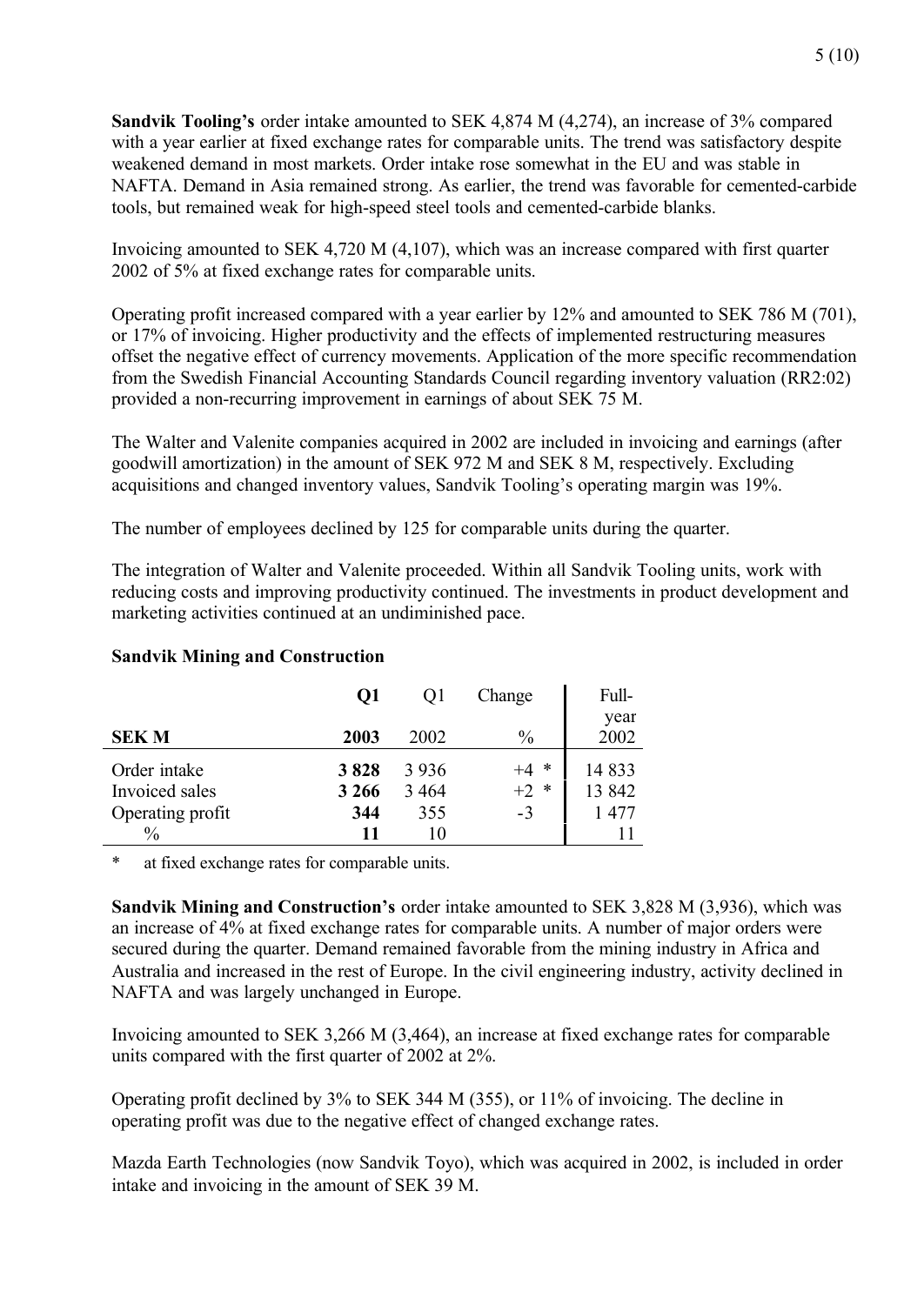The closure of the plant in Bluefield, West Virginia, in the US, was completed at the beginning of April.

#### **Sandvik Materials Technology**

|                  | Q1      | Οl    | Change        | Full-   |  |
|------------------|---------|-------|---------------|---------|--|
|                  |         |       |               | year    |  |
| <b>SEKM</b>      | 2003    | 2002  | $\frac{0}{0}$ | 2002    |  |
| Order intake     | 3 6 4 3 | 3.562 | $+9$<br>*     | 13414   |  |
| Invoiced sales   | 3 0 4 9 | 3 200 | $+2$<br>*     | 12 970  |  |
| Operating profit | 181     | 278   | $-35$         | 1 1 8 2 |  |
| $\frac{0}{0}$    |         |       |               |         |  |

\* at fixed exchange rates for comparable units.

**Sandvik Materials Technology's** order intake in the first quarter amounted to SEK 3,643 M (3,562), an increase of 9% compared with a year earlier at fixed exchange rates for comparable units. The market situation was weak during the quarter, but increased activity in the oil/gas industry affected order intake positively. Demand in the electronics industry remained weak, which particularly impacted on the Kanthal product area. Activity was stable in other consumer-related customer segments.

Invoicing amounted to SEK 3,049 M (3,200), an increase of 2% at fixed exchange rates for comparable units.

Operating profit amounted to SEK 181 M (278), or 6% of invoiced sales. The decline in earnings was due to negative currency effects, unfavorable product mix and lower capacity utilization. Implemented cost savings and personnel reductions were unable to offset the negative trend and it is assessed that earnings will continue to be low in forthcoming quarters. Measures are under way to increase the earnings level, particularly in the Tube and Kanthal product areas.

The number of personnel declined during the period by about 125.

### **Parent Company**

Parent Company invoicing was SEK 3,084 M (3,476) and operating profit SEK 406 M (690). Liquid funds plus interest-bearing assets less interest-bearing liabilities and provisions amounted to a net liability of SEK 549 M (net liability: 787 at 31 December 2002). Investments in fixed assets amounted to SEK 321 M (127).

### **Accounting principles**

This report has been prepared in accordance with the Swedish Financial Accounting Standards Council's recommendation RR20 Interim Reports.

As of 2003, Sandvik applies the Swedish Financial Accounting Standards Council's recommendation RR29 Employee Benefits in consolidated accounting. The rules are based on IAS 19. Pensions and other post-retirement benefits have previously been reported in accordance with local rules in each country. The transition to RR29 results in an increase in the Group's pension liabilities of about SEK 1,675 M. After deduction for deferred taxes, the consolidated shareholders'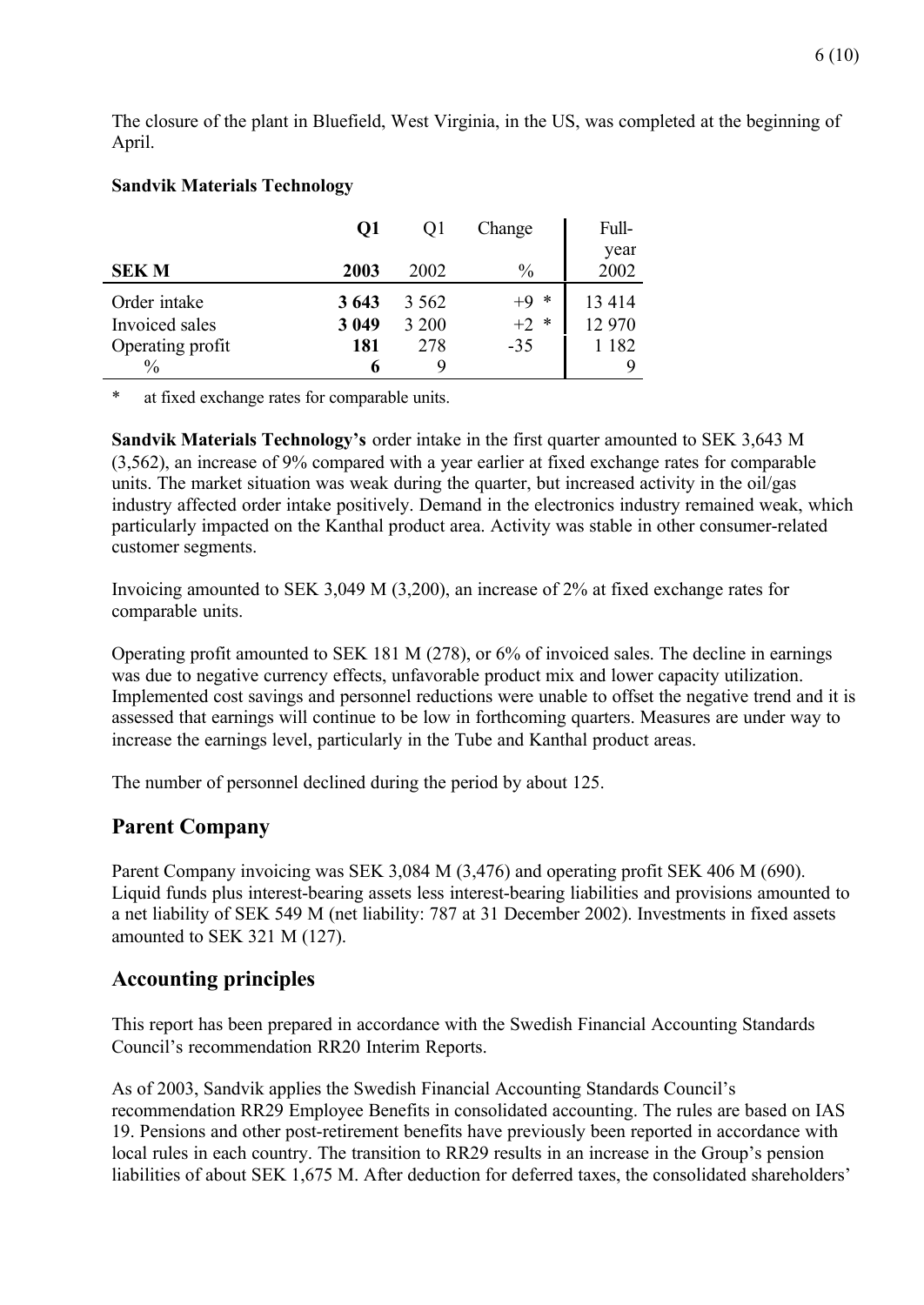equity is reduced by SEK 1,053 M. The change does not alter the Sandvik Group's obligations to its employees.

As of 2003, the Swedish Financial Accounting Standards Council's recommendation RR25 regarding segment reporting is applied. Sandvik's operating segments are the various business areas. Accordingly, in this report the relevant information is provided in the description by business area.

# **Buy-back of shares**

At 31 March, Sandvik's holding of own shares (treasury stock) totaled 8,697,000 corresponding to 3.4% of the total number of shares (258,709,350) and the amount paid was SEK 1,889 M, corresponding to an average price paid of 217 SEK per share. No shares were repurchased during the quarter. In accordance with the decision at the Annual General Meeting in May 2002, Sandvik is authorized to repurchase 10% of the total number of shares in the company. The authorization is valid for the period up to the date of the next Annual General Meeting on 5 May 2003.

Sandviken, 5 May 2003

Sandvik AB; (publ)

Lars Pettersson President and CEO

Appendices:

- 1. Group summary
- 2. Invoicing and operating profit

The interim report for the first quarter of 2003 is unaudited. The next interim report will be published on 5 August covering the first six months of 2003.

For additional information, call +46 (0)26-26 10 01.

A telephone conference will be held at 5 May at 14:00. For further information visit www.sandvik.com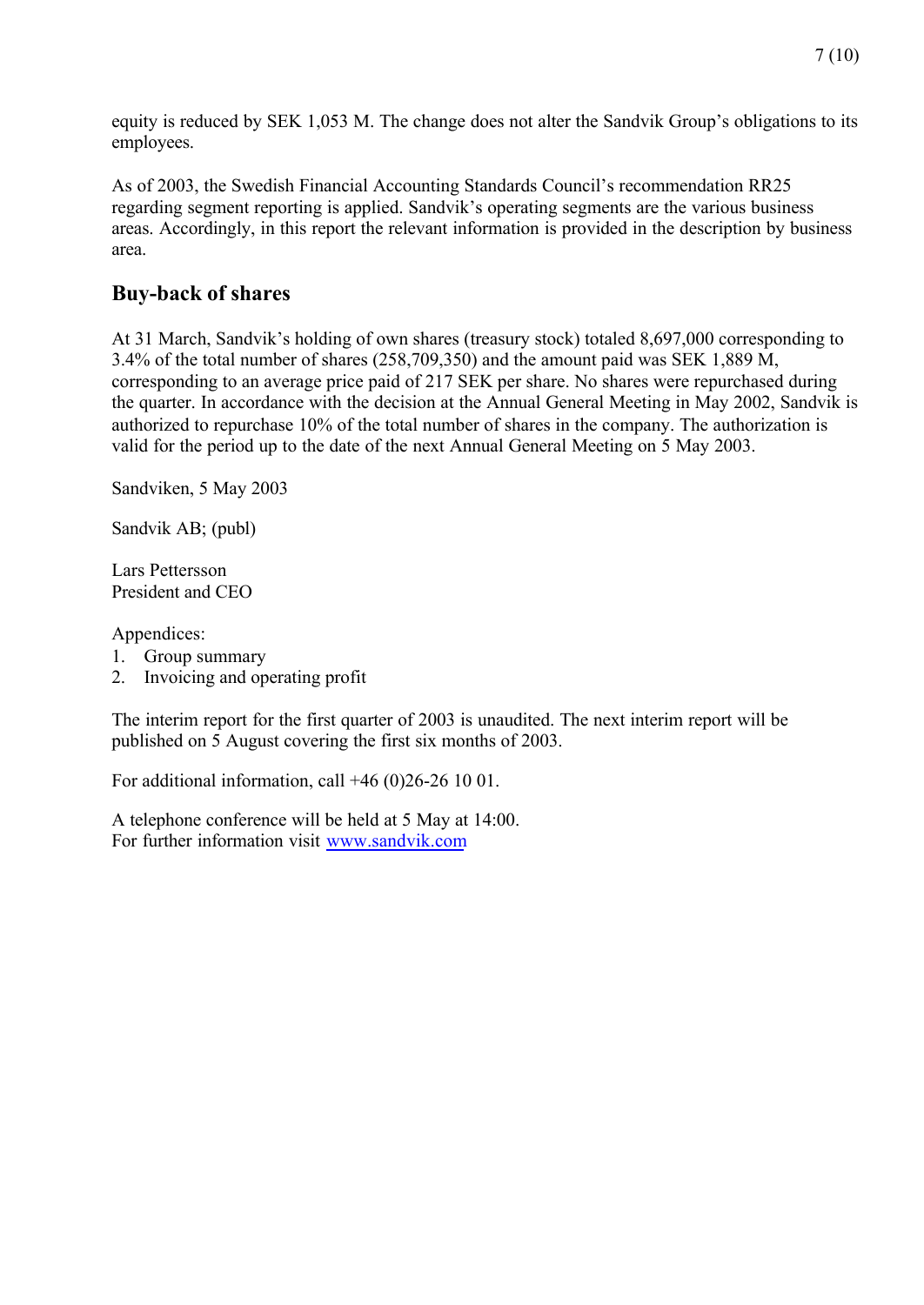| опялианса 1 піансіаі 111101 піанопу              |         |                 |                   |
|--------------------------------------------------|---------|-----------------|-------------------|
|                                                  | Q1      | $\overline{Q1}$ | Full-             |
|                                                  |         |                 | year              |
| <b>Income statement</b>                          | 2003    | 2002            | 2002              |
| Invoiced sales                                   | 12 080  | 11 800          | 48 700            |
| Cost of goods sold                               | $-8214$ | $-8054$         | $-33013$          |
| Gross profit                                     | 3866    | 3 7 4 6         | 15 687            |
| Selling and administrative expenses              | $-2493$ | $-2318$         | $-10173$          |
| Other operating income and expenses              | 82      | -7              | 257               |
| Operating profit                                 | 1455    | 1 4 2 1         | 5 7 7 1           |
| Financial income and expenses, net               | $-174$  | $-160$          | $-708$            |
| Profit after financial items                     | 1281    | 1 2 6 1         | 5 0 6 3           |
| Taxes                                            | $-382$  | $-446$          | $-1431$           |
| Minority interests                               | $-58$   | $-47$           | $-196$            |
| Net profit                                       | 841     | 768             | 3 4 3 6           |
|                                                  |         |                 |                   |
| Earnings per share before dilution, SEK          | 3.40    | 3.10            | 13.70             |
| Earnings per share after full dilution, SEK      | 3.30    | 3.00            | 13.50             |
| Average no. of shares ('000)                     | 250 012 | 250 502         | 250 512           |
| Average no. of shares after full dilution ('000) | 254 920 | 255 423         | 255 418           |
| <b>Cash-flow statement</b>                       |         |                 |                   |
| Profit after financial items                     | 1281    | 1 2 6 1         | 5 0 63            |
| Items not affecting cash flow                    | 13      | $-46$           | $-175$            |
| Reversal of depreciation                         | 686     | 635             | 2696              |
| Taxes paid                                       | $-395$  | $-415$          | $-1449$           |
| Changes in inventories                           | $-359$  | $-50$           | 285               |
| Change in operating receivables and liabilities  | 202     | $-96$           | 770               |
| Cash flow from operations                        | 1428    | 1 2 8 9         | $\frac{1}{7}$ 190 |
| Investments, acquisitions and divestments        | $-690$  | $-1024$         | $-4708$           |
| Change in short-term loans                       | $-1086$ | $-1542$         | $-895$            |
| Change in long-term loans                        | 28      | 1 2 1 0         | 1 2 3 6           |
| Own shares aquired                               |         | $-124$          | $-230$            |
| Dividends paid                                   |         |                 | $-2545$           |
| Net cash-flow                                    | $-320$  | $-191$          | 48                |
| Liquid funds at beginning of period              | 2 1 7 5 | 2 2 5 8         | 2 2 5 8           |
| Exchange-rate differences in liquid funds        | $-30$   | $-49$           | $-131$            |
| Liquid funds at end of period                    | 1825    | 2018            | 2 1 7 5           |

### **Consolidated Financial Information, SEK M**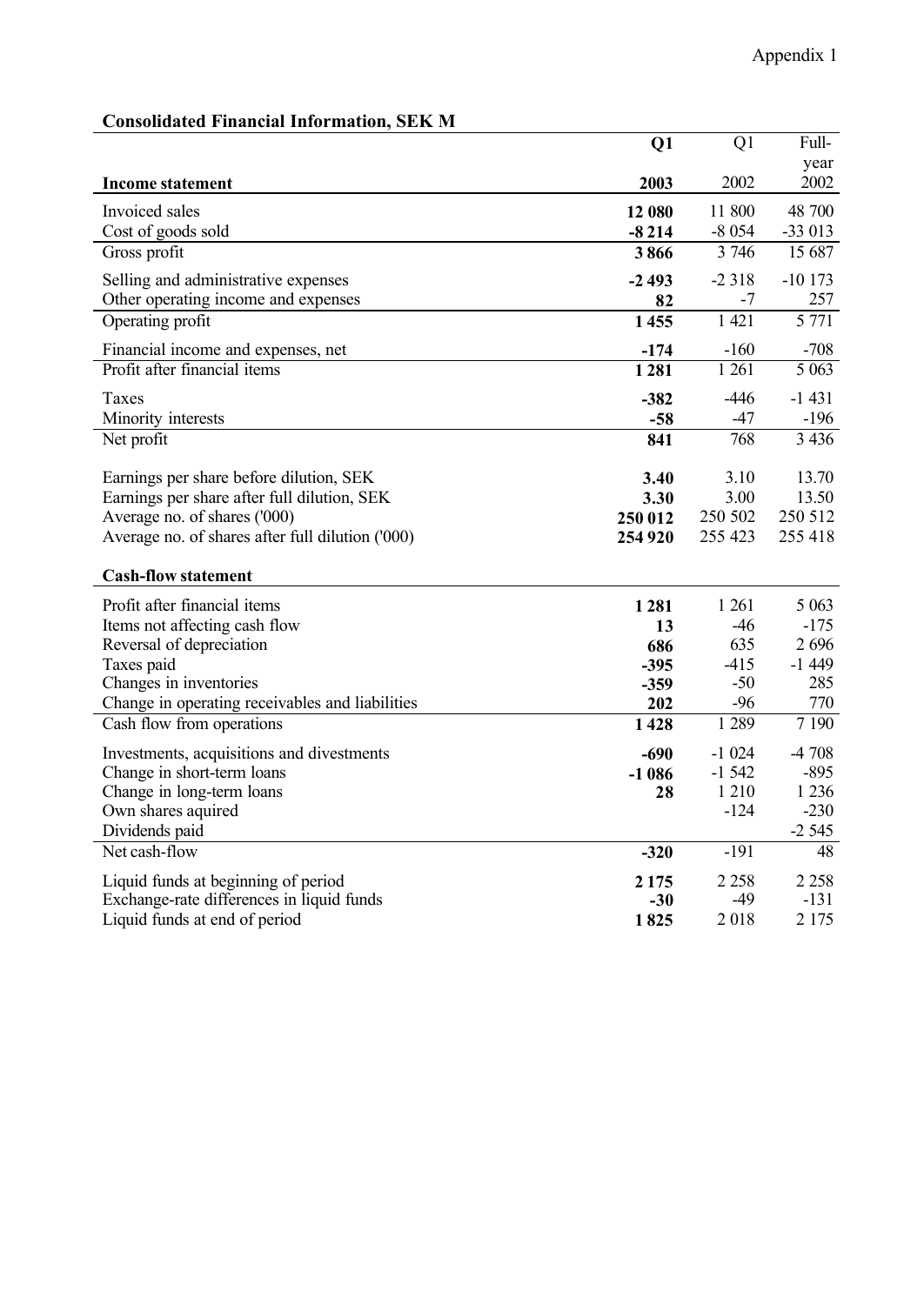|                                                        | Q1      | Changed                          | Full-        |
|--------------------------------------------------------|---------|----------------------------------|--------------|
| <b>Balance sheet</b>                                   | 2003    | principles<br>$2003 - 01 - 01$ * | year<br>2002 |
|                                                        |         |                                  |              |
| Fixed assets                                           | 23 4 23 | 23 5 89                          | 23 022       |
| Inventories                                            | 13 099  | 12 849                           | 12 849       |
| Current receivables                                    | 12 3 67 | 12 075                           | 12 075       |
| Liquid assets                                          | 1825    | 2 1 7 5                          | 2 1 7 5      |
| Total assets                                           | 50 714  | 50 688                           | 50 121       |
| Shareholders' equity                                   | 22 754  | 22 152                           | 23 205       |
| Minority interests                                     | 1014    | 909                              | 964          |
| Interest-bearing provisions and liabilities            | 14 049  | 15 2 85                          | 13 610       |
| Non-interest-bearing provisions and liabilities        | 12 897  | 12 342                           | 12 342       |
| Total provisions, liabilities and shareholders' equity | 50 714  | 50 688                           | 50 121       |

| Change in shareholders' equity                        | Q1<br>2003 | Q1<br>2002 |
|-------------------------------------------------------|------------|------------|
| Opening equity as shown in approved balance sheet     | 23 205     | 23 972     |
| Effect of change in accounting principles             | $-1053$    |            |
| Opening equity adjusted to new accounting principles  | 22 152     | 23 972     |
| Translation differences due to changed currency rates | $-239$     | $-666$     |
| Dividends paid                                        |            | $-124$     |
| Net profit of the period                              | 841        | 768        |
| Closing balance                                       | 22 754     | 23 950     |

#### **\* Note to balance sheet**

"Interest-bearing provisions and liabilities" includes "Pension provisions." As of 1 January 2003, Sandvik applies the Swedish Financial Accounting Standards Council's recommendation RR29 Employee Benefits for these items. The rules are based on IAS 19. As a non-recurring effect of the change in accounting principles, the provisions increased by SEK 1,675 M and deferred tax assets (stated in fixed assets) rose by SEK 567 M. At the same time, total shareholders' equity was reduced by SEK 1,053 M and minority interests in shareholders' equity by SEK 55 M, a total of SEK 1,108 M.